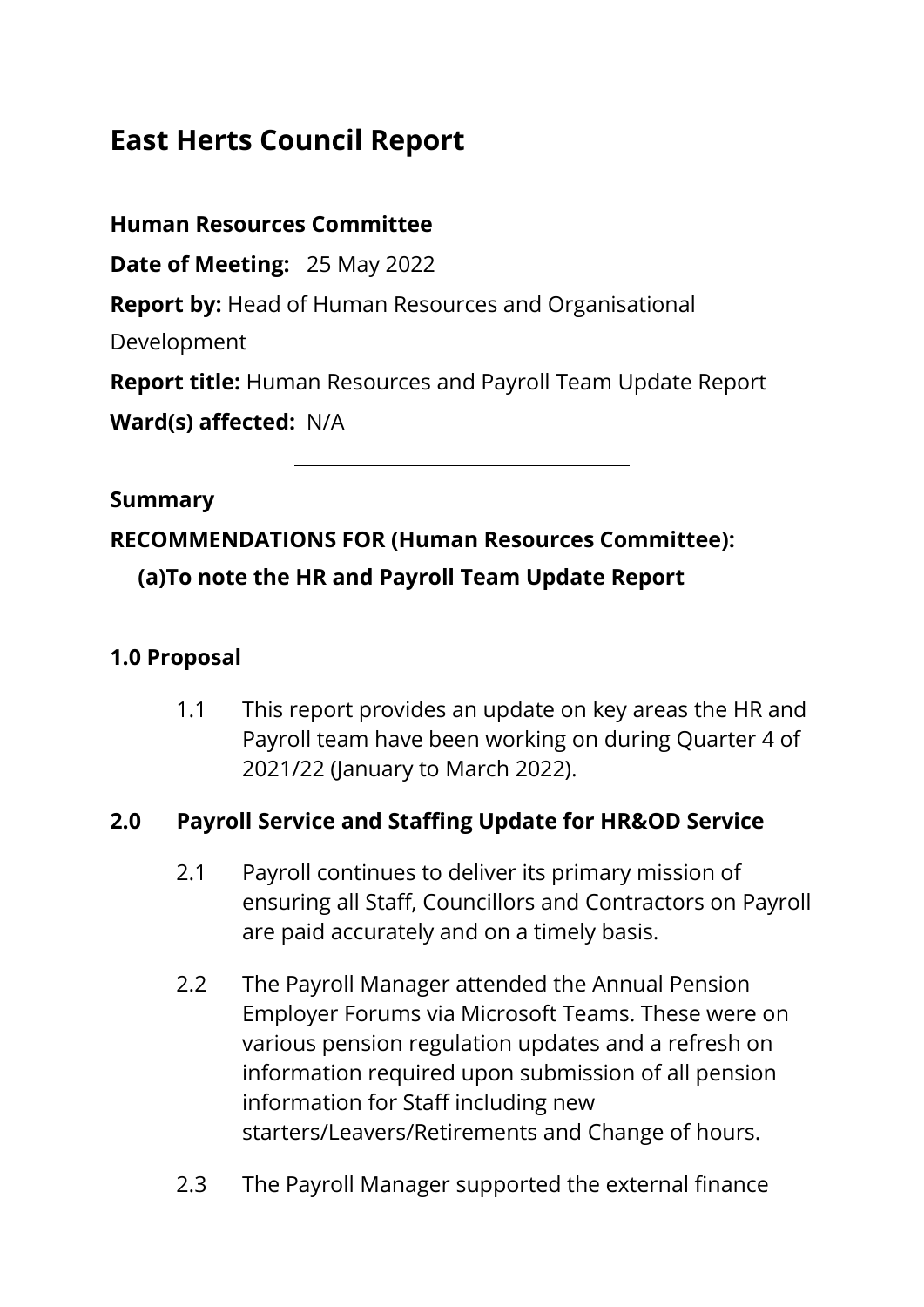audit. This year the SIAS audit of payroll was an assurance mapping focused process, partly due to the previous strong results not justifying a more extensive 10 day audit. Please see Appendix A for the draft audit report and draft management response. The report is still to be finalised. The key result is that the audit assurance level has been determined as 'Reasonable' when it has always previously been 'Significant' this is partly due to the timing of the audit in terms of staffing but also because unlike previous audits SIAS are now requesting an independent check as well stronger backup notes etc. The Head of HR and OD will perform this check on a monthly basis from the June Payroll (as the post holder is not involved in processing Payroll and was always willing to perform this check having previously raised this in the past.

HR & Payroll are confident that we will return to 'Significant' in the next audit and wish to remind Member that no issues were found in terms of payroll and payroll accuracy.

2.4 Staffing Changes in the HR & OD Service Update on staff changes previously reported in terms of the part-time 3 day per week Payroll and HR Administrator. Carmela Bavaro retired as our 3 day per week HR & Payroll Administrator. Carmela left on 31 January after 8 years service. The Payroll Manager (who manages the role) has been reviewing the role with the Head and HR&OD Manager especially in relation to onboarding changes coming in and current admin processes before seeking a replacement. However, the volume of year end payroll work needed supporting including the new pension return, Carmela Bavaro was in discussion with the payroll manager and agreed to return on a 3 month basis to assist with the year end work and allow further time to recruit a replacement. Carmela therefore returned on 26/4/2022 and will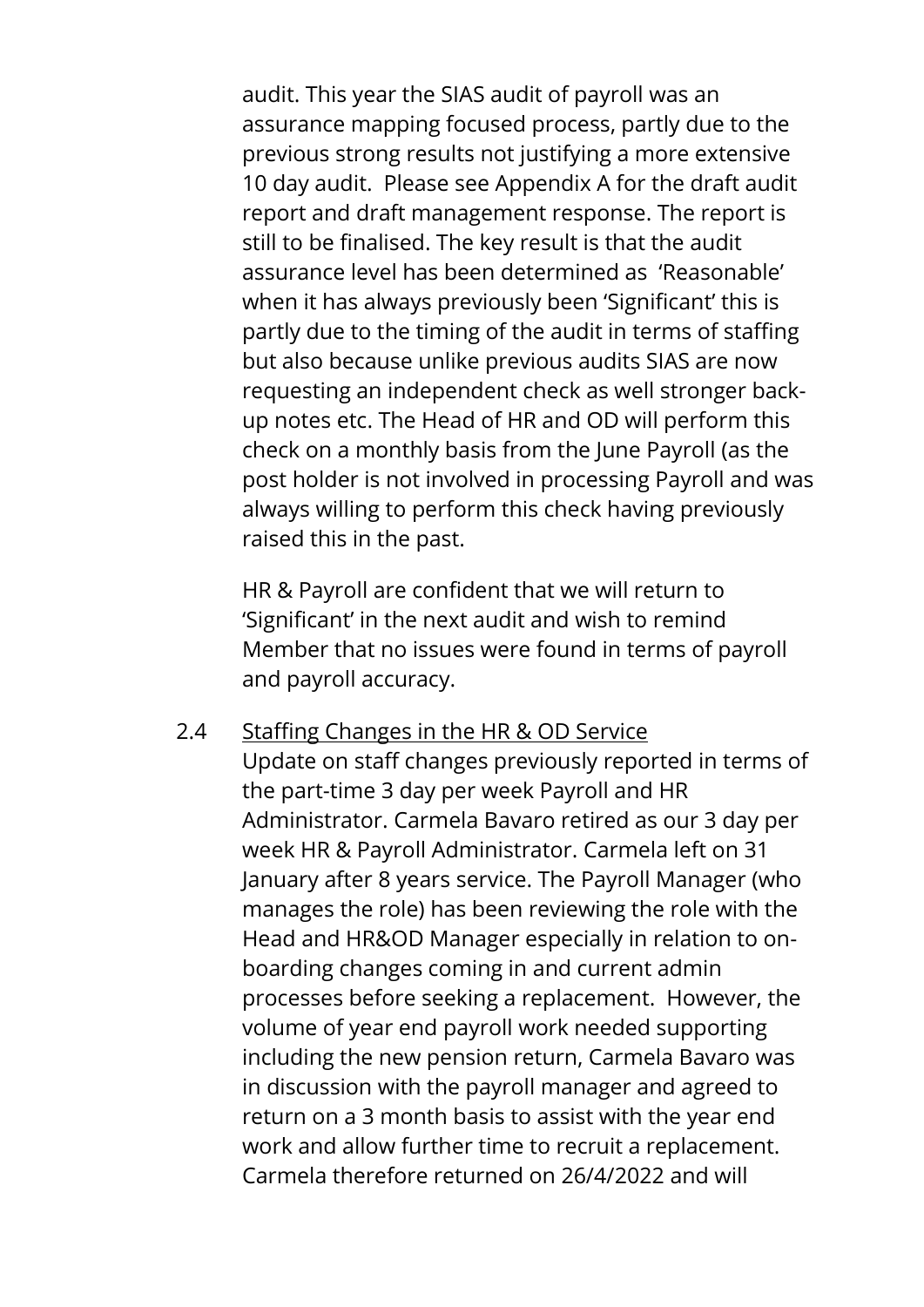complete a 3 month fixed term contract to assist the team which we are very grateful for. The goal is still to try to attract a suitable Payroll Administrator that can be developed and can fulfil more Administration duties to support both service managers.

# **3.0 Learning and Development**

- 3.1 The HR Quarterly Management Statistics Report provides the data and details regarding the learning and development events from January to March 2022.
- 3.2 Employees continue to complete the revised mandatory e-learning courses that went live in December 2021:
	- Data Protection Briefing 2021/22
	- Fire Safety 2021/22
	- Email Etiquette 2021/22
	- Safeguarding 2021/22
	- Diversity and inclusion in the workplace 2021/22
	- Lone Working (for selected officers identified as lone workers)
- 3.3 Jane Mackie, the HR & OD Manager, along with Simon O'Hear, Head of HR&OD delivered PDR training to both staff and managers. The sessions went over the new and updated form which included competencies and 360 feedback forms. In quarter 4, six sessions were delivered virtually though zoom and two hundred and fifty five employees attended.
- 3.4 The Information Governance and Data Protection Manager, Tyron Suddes delivered training to employees on Data breach. Three sessions were held in quarter 4, and eighty nine employees attended.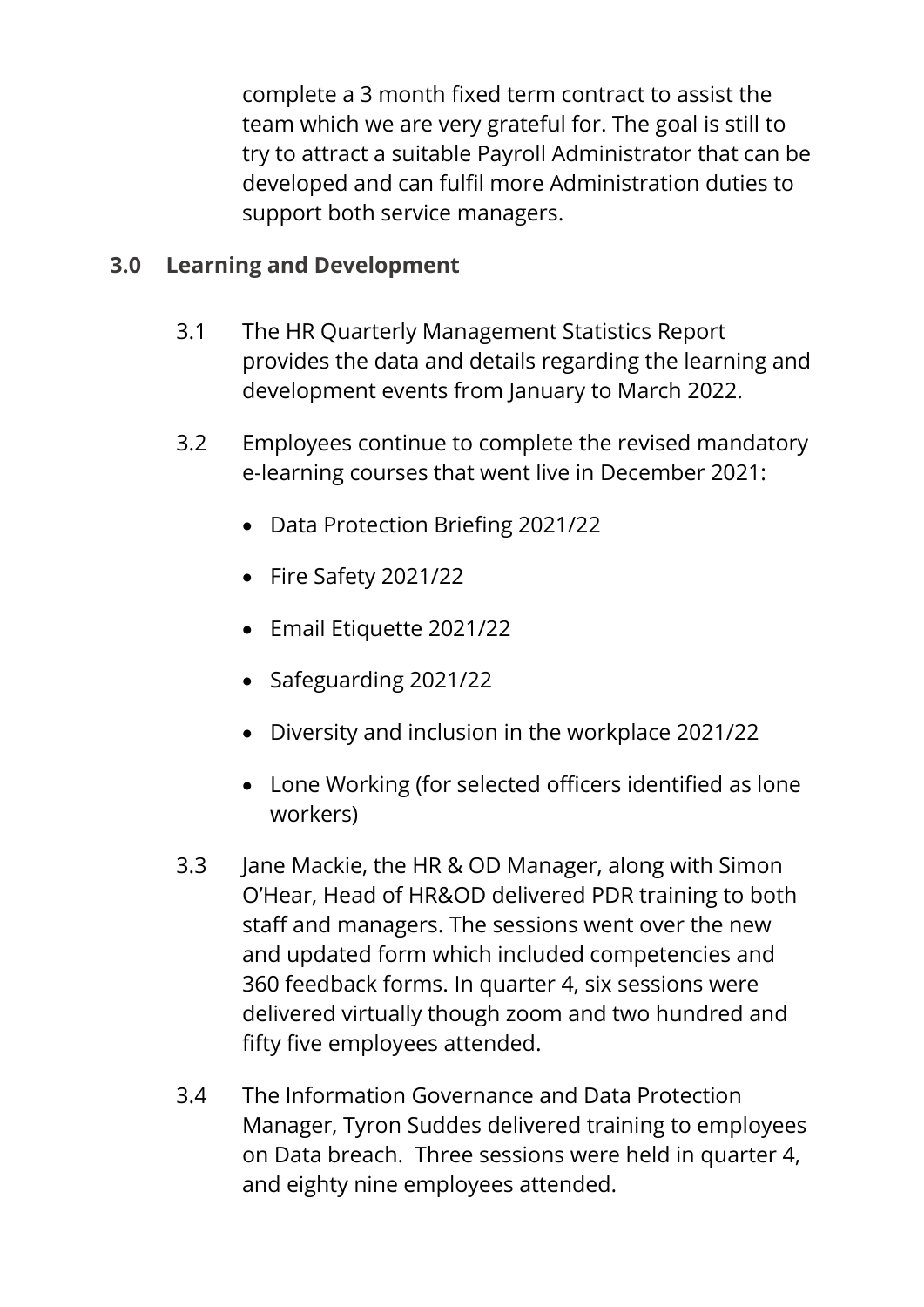- 3.5 Our Corporate Induction took place in January 2022. The event was delivered virtually through Zoom by Emily Cordwell, HR Officer and included revised and updated content. Seven employees attended.
- 3.6 In Quarter 4, training was delivered on an introduction to procurement, how to manage the tender process and understanding contract management. This was delivered by the Corporate Procurement Manager and 19 employees attended.
- 3.7 Accessibility Training was delivered by the Digital Content Manager to ensure we comply with new government legislation. 40 employees attended over 3 sessions.

# **4.0 Human Resources Update**

4.1 East Herts Together (EHT) Development Update

The East Herts Together Group has continued to meet on Zoom due to differing work patterns of group members in terms of home/office days.

- 4.1.1 The HR Strategy has been approved and the associated action plan is coming to this meeting for approval (please see separate report).
- 4.1.2 The Core Staff & Management Competencies and redesigned PDR process including the competencies and 360 feedback (for managers only) has been rolled out ready for the 22/23 PDR cycle. Guidance documents have been published on the intranet and training has been given to staff and managers. The appraisal period has been extended until the end of June 2022 to allow the new process to be implemented and for year end processes to be completed.
- 4.1.3 The one page plan has been updated for 22/23.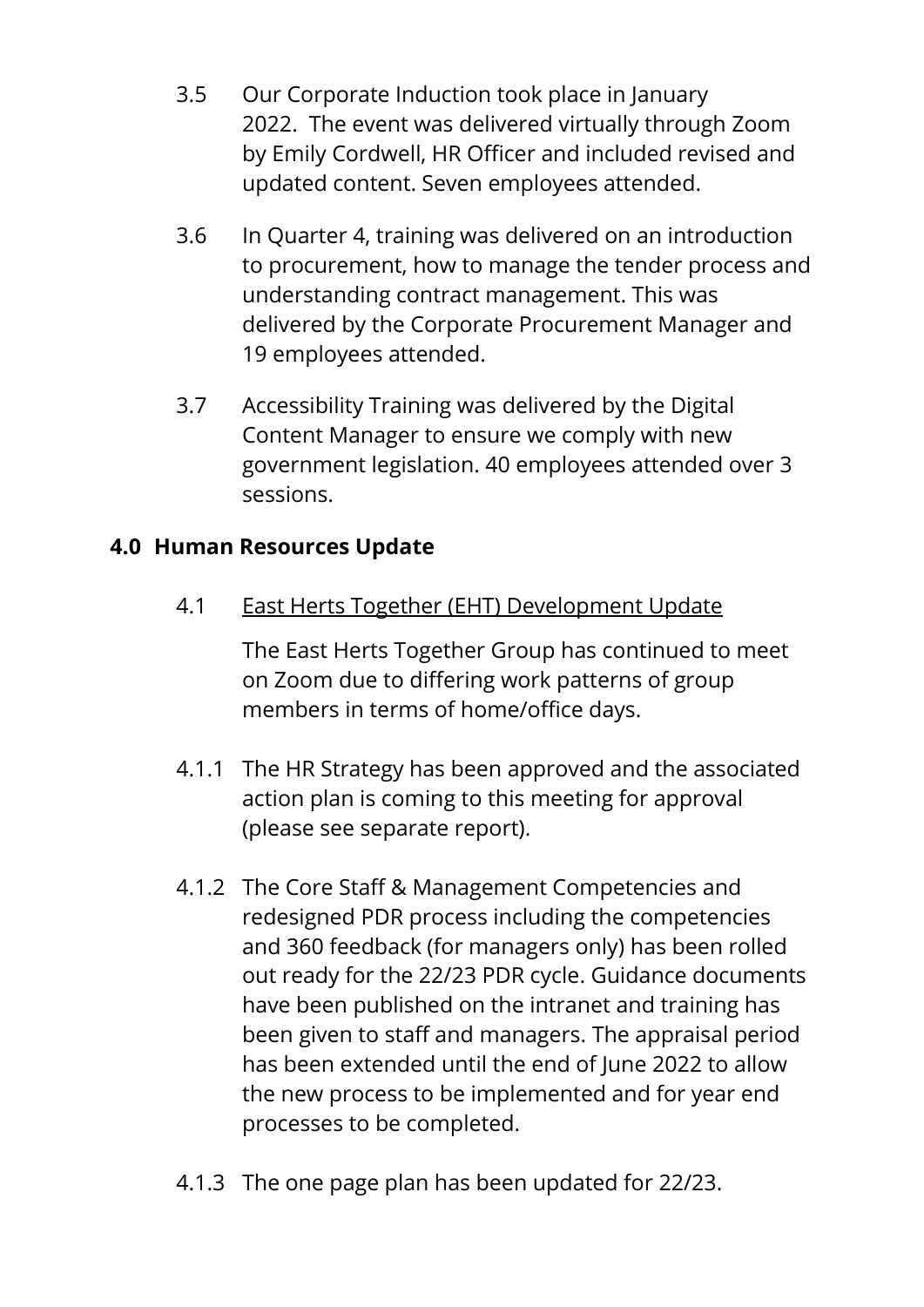- 4.1.4 A sub-group of the EHT group are looking at the council's recognition scheme with the intention of moving towards quarterly awards (currently monthly) with more categories that will be announced at staff briefings as well as an annual awards ceremony sponsored by the council's larger contractors.
- 4.1.5 The corporate style guide has been updated by Communications to be more user friendly with easy to use templates and instructions as well as guidelines on accessibility. This was shared with EHT for feedback before it progressed to LT for approval.
- 4.2 Recruitment
- 4.2.1 Indeed online Job Board

EHC continue to use Indeed to advertise posts however we will move to advertising on multiple online job boards using the Applicant Tracking System (ATS) (see below) once it is implemented.

4.2.2 Improved Job Application Form/Applicant Tracking System (ATS)

HR are continuing to implement the ATS system with Webrecruit which will provide name blind recruitment. The timeline has been slightly delayed due to an IT issue obtaining a certificate which enables the ATS to use the eastherts.gov.uk URL. This has now been resolved and it is hoped that the careers site through which applicants can view our vacancies and apply via the ATS will be live by the end of May/early June with training rolled out to all managers at the same time. We are using Webrecruit's advertising credits for the online job boards despite the system not being live yet.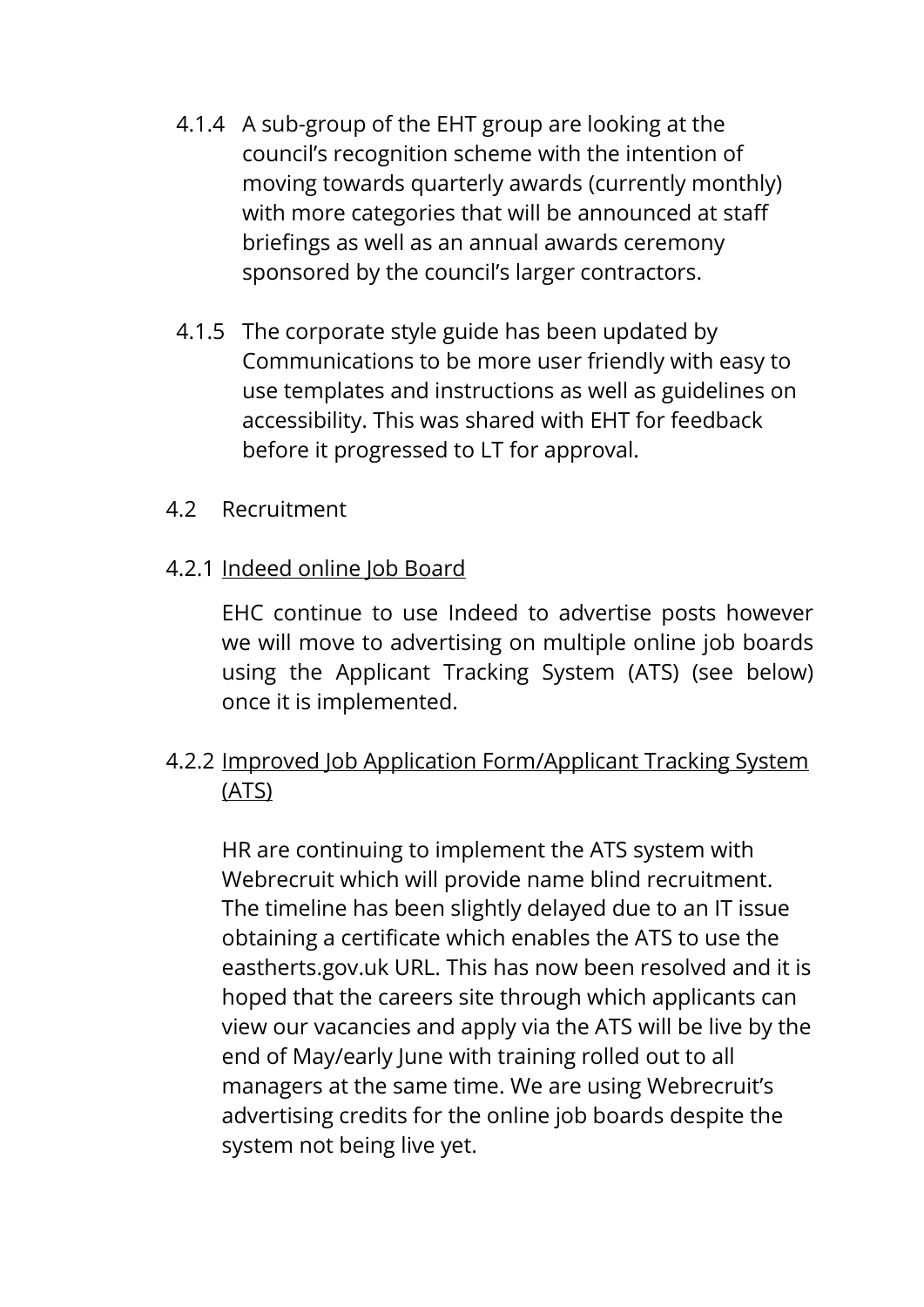#### 4.3 HR Services provided to external organisations

The HR team continue to provide HR support to Hertford and Ware Town Councils. The team are currently supporting Ware Town Council with some complex casework.

Hertford Town Council have quarterly manager surgeries and are being supported under the revised offer. The HR team have supported HTC with a variety of queries.

In line with budget reviews HR are now providing an increased income target to reflect to work being generated and to support HR staff costs. Two Parish Councils have expressed interest and this has been followed up (as yet no take up).

Pricing has been reviewed and significantly increased in time to take on a new customer: Borough of Broxbourne Council (District Council) who have asked to receive pay as you go HR services from the team and Payroll advice following the resignation of their HR Manager.

4.4 COVID Update

See Health and Safety Q4 report for the revised Office Protocols.

#### **5.0 Casework**

5.1 Support has been provided by HR on a number of cases in terms of disciplinary, absence and capability.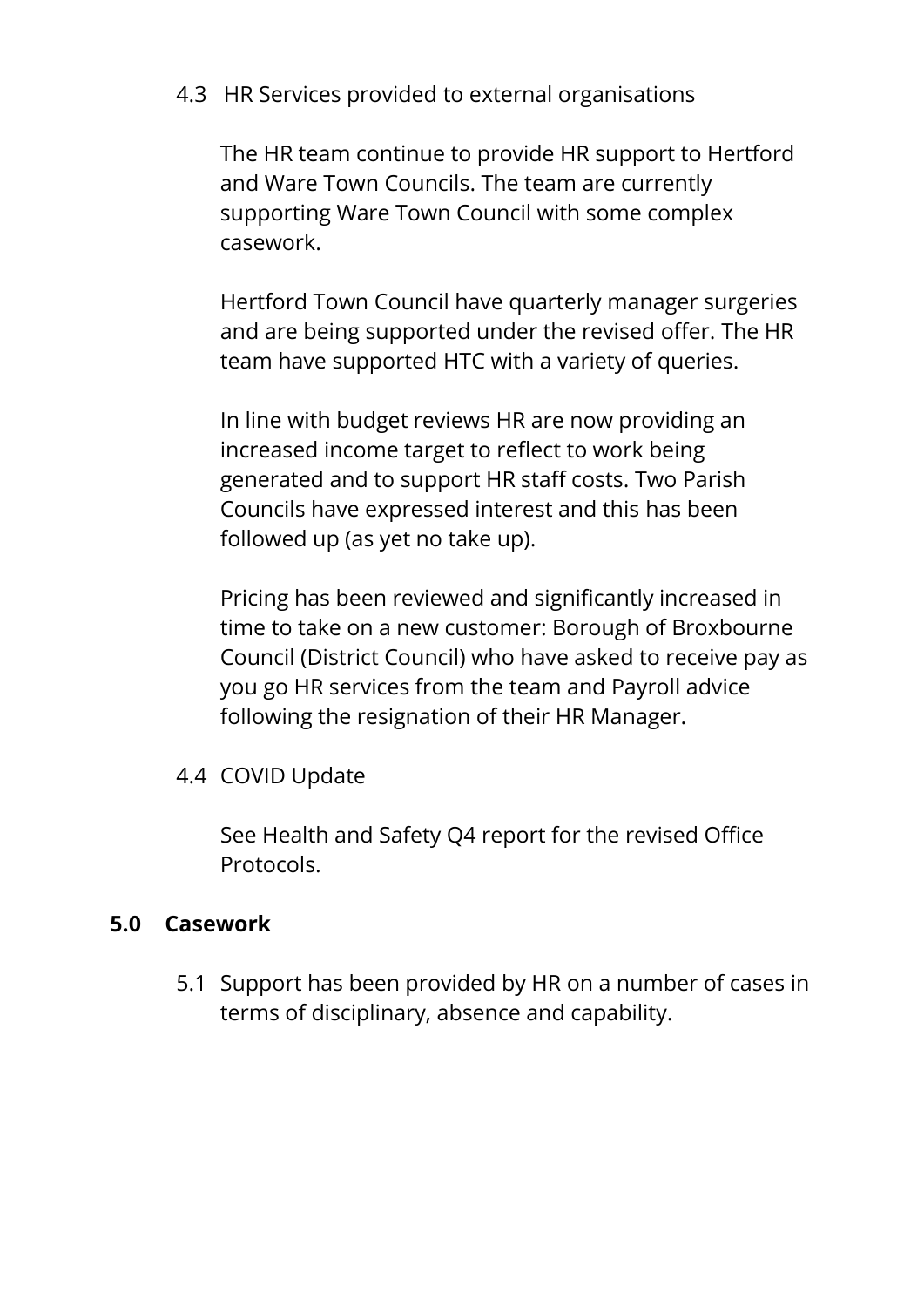### **6.0 Wellbeing Support**

6.1 See Employee Health and Wellbeing report for 21/22 which has been provided to this HRC meeting.

#### **7.0 HR and Payroll System Development**

- 7.1 The HR Officer is still finalising sickness absence on the system to ensure it is recorded and managed in hours rather than days. There have been delays with this going live due to sickness absence with the Zellis support required in ensuring the sickness absence report works efficiently.
	- 7.2 IT have been liaising with Zellis on installing BAM (Business alert manager) which allows for date triggered notifications and emails which will improve efficiency and stop the need for manual processes.
	- 7.3 The latest upgrade, has been placed onto the system to improve efficiency and resolve system errors, this was followed be testing of each module to ensure they are working as required.
	- 7.4 The HR Officer began working with the provider on developing the overtime module on My View to allow employees to submit claims through the online portal which will cease the paper process. This did not unfortunately progress as hoped so has been paused until further updates can be provided and also as LT want to review Overtime as covered in the Annual HR & OD Plan.

# **8.0 Options**

N/A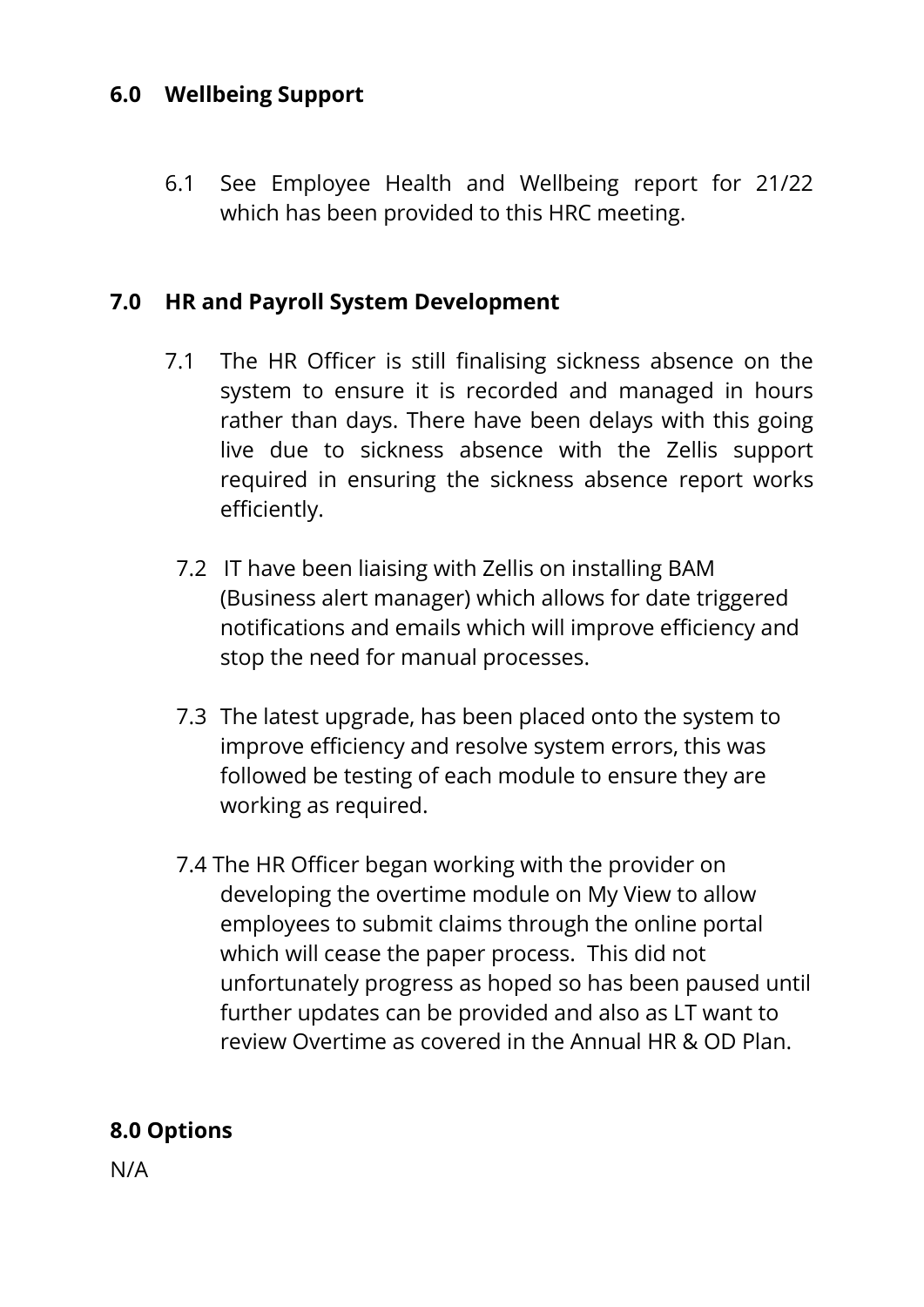### **9.0 Risks**

N/A

# **10.0 Implications/Consultations**

# **Community Safety**

No

#### **Data Protection**

No

# **Equalities**

No

# **Environmental Sustainability**

No

# **Financial**

No expect for budget issues in relation to recruitment systems and purchasing an ATS.

# **Health and Safety**

No

# **Human Resources**

Yes – as described in the report

# **Human Rights**

No

#### **Legal**

No

# **Specific Wards**

No